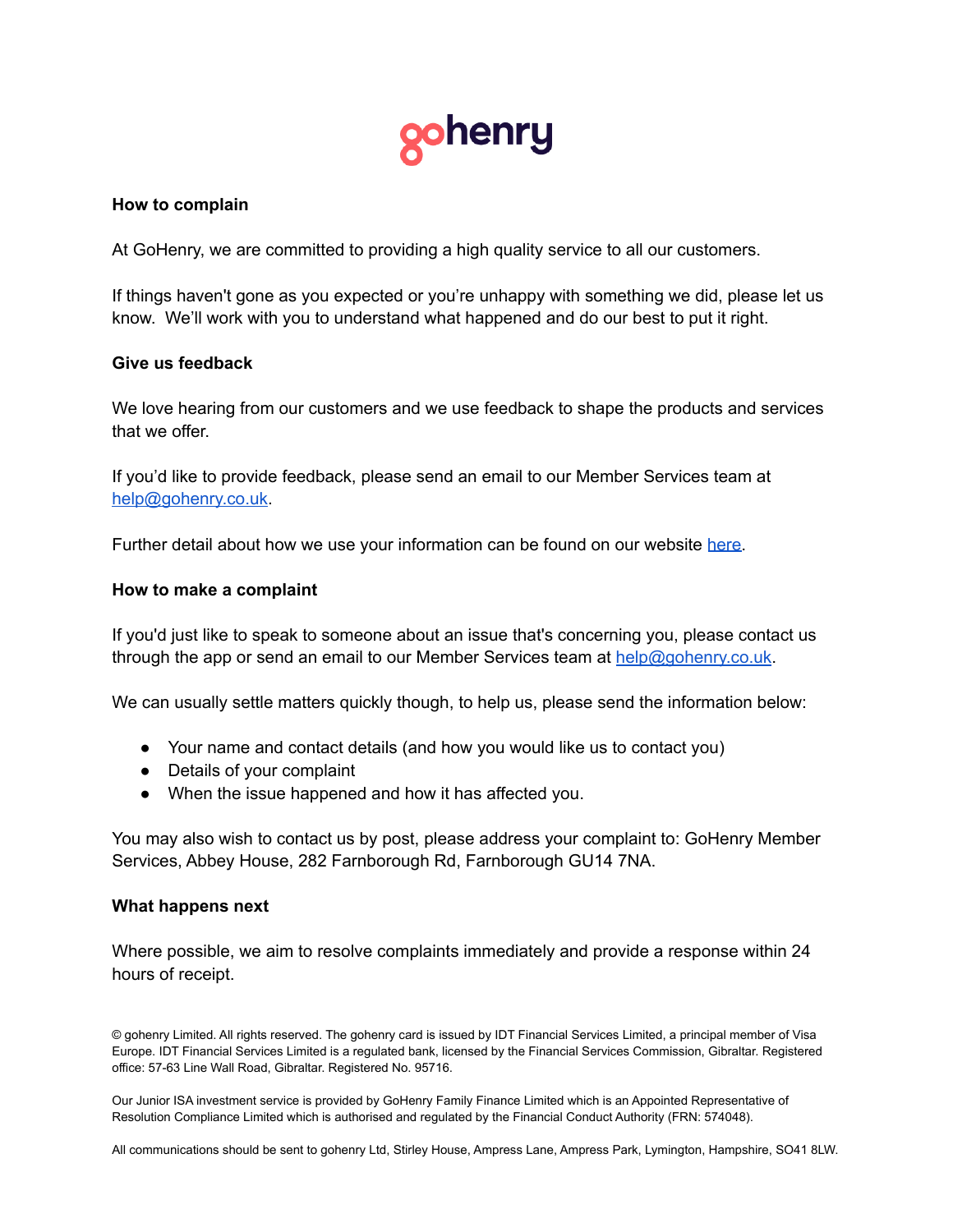If the complaint cannot be resolved within 24 hours of receipt it will be escalated to a Team Manager and we will let you know.

If a complaint remains unresolved after 76 hours then we will contact you and set out any next steps.

## **If you're unhappy with our decision**

If you're unhappy with our decision and wish to take things further, your complaint will be escalated to the Head of Member Services who will be in touch.

## **UK customers - Prepaid Card**

If you are a UK customer and remain unhappy with our decision, you can complain directly to our issuing bank, IDT Financial Services.

You can email IDT at [complaints@idtfinance.com](mailto:complaints@idtfinance.com) or write to them here:

IDT Financial Services Ltd Attention: Customer Services PO Box 1374 **Gibraltar** 

If IDT is unable to resolve your complaint and you remain unhappy, you can also complain directly to the Gibraltar Financial Services Commission on:

The Gibraltar Financial Services Commission PO Box 940 Suite 3, Ground Floor Atlantic Suites Europort Avenue **Gibraltar** 

email [complaints@gfsc.gi](mailto:complaints@gfsc.gi) or visit their website on [www.fsc.gi.](http://www.fsc.gi)

# **UK Customers - Junior ISA**

If you have any complaints in relation to the GoHenry JISA please contact us on [complaints.investments@gohenry.co.uk](mailto:complaints.investments@gohenry.co.uk) or send a letter to the following address: GoHenry Family Finance Investment Complaints, Abbey House, 282 Farnborough Road, Farnborough, GU14 7NA.

© gohenry Limited. All rights reserved. The gohenry card is issued by IDT Financial Services Limited, a principal member of Visa Europe. IDT Financial Services Limited is a regulated bank, licensed by the Financial Services Commission, Gibraltar. Registered office: 57-63 Line Wall Road, Gibraltar. Registered No. 95716.

Our Junior ISA investment service is provided by GoHenry Family Finance Limited which is an Appointed Representative of Resolution Compliance Limited which is authorised and regulated by the Financial Conduct Authority (FRN: 574048).

All communications should be sent to gohenry Ltd, Stirley House, Ampress Lane, Ampress Park, Lymington, Hampshire, SO41 8LW.